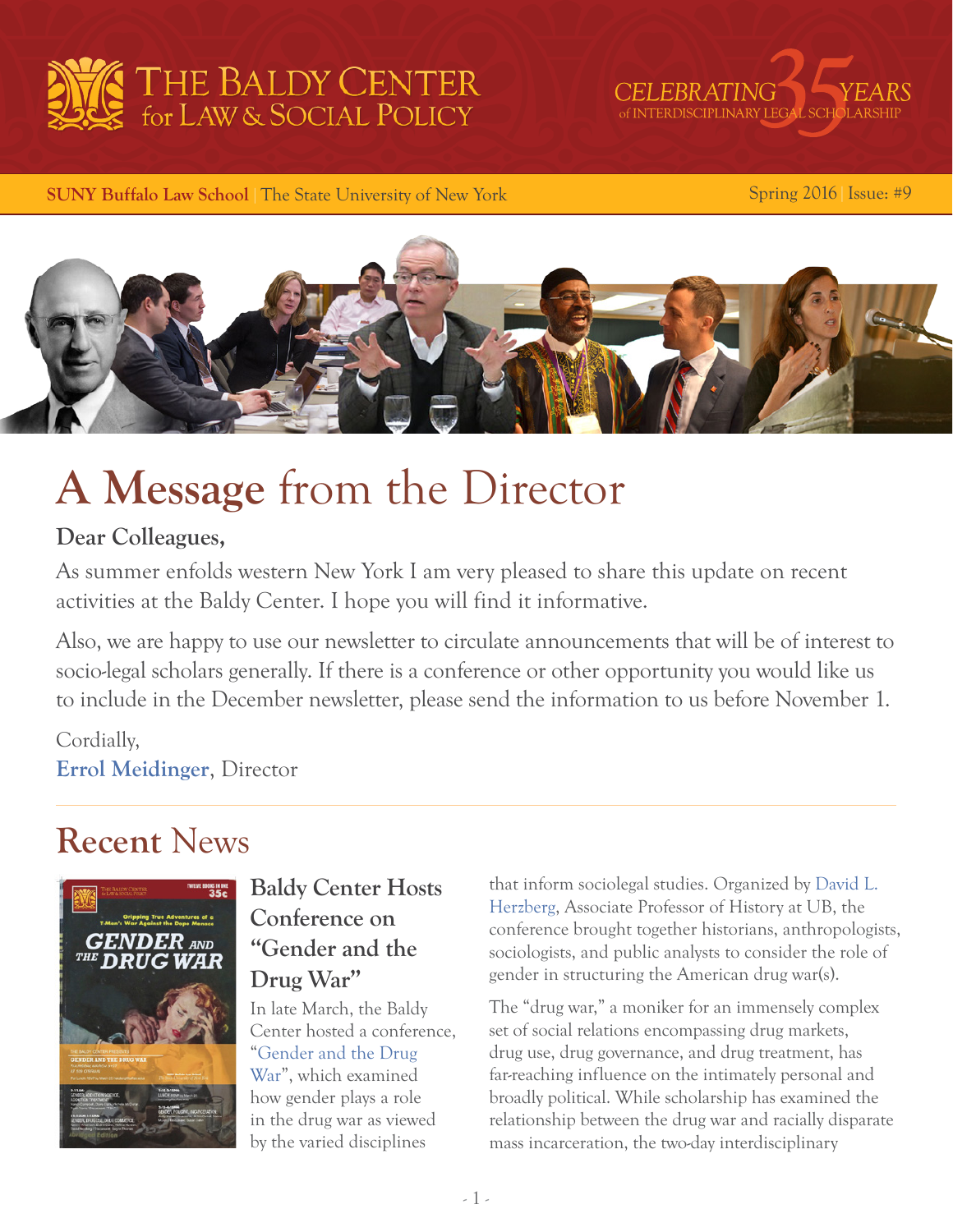symposium brought together leading scholars to examine the relationship between gender and drug policy. The conference addressed a number of interrelated themes: how gender structures the basic categories through which drugs are understood; how gendering affects the structure and implementation of drug policy; what social, cultural, and economic, and political dynamics have helped to obscure the operations of gender in drugs wars; among many others. The first day of the conference identified "calls for gender," areas of scholarship and policy which lack sufficient awareness of gender, while the second day developed and articulated how the papers presented could meet these "calls." Commenting on the benefits of the conference, Herzberg noted how it will culminate in "two consensus statements, one that provides a road map for humanities scholars to incorporate gender into their research on drugs and drug policy, and another that provides a guide for policymakers to consider the role of gender in America's drug problems and the gendered consequences of existing or proposed drug policies."

More information can be found on the [conference](https://www.buffalo.edu/baldycenter/events/conferences.host.html/content/shared/www/baldycenter/conferences/gender.detail.html)  [website](https://www.buffalo.edu/baldycenter/events/conferences.host.html/content/shared/www/baldycenter/conferences/gender.detail.html).

### **Ellen Berrey's Enigma of Diversity Earns Critical Acclaim**



[Dr. Ellen Berrey](http://www.ellenberrey.com/), previously a faculty member in [UB's](http://sociology.buffalo.edu/)  [Department of Sociology](http://sociology.buffalo.edu/) and currently Assistant Professor of [Sociology and Criminology at](http://%20sociology%20and%20criminology%20at%20university%20of%20denver/)  [University of Denver,](http://%20sociology%20and%20criminology%20at%20university%20of%20denver/) recently had her manuscript *[The](http://press.uchicago.edu/ucp/books/book/chicago/E/bo19910067.html)  [Enigma of Diversity: The](http://press.uchicago.edu/ucp/books/book/chicago/E/bo19910067.html)  [Language of Race and Limits of](http://press.uchicago.edu/ucp/books/book/chicago/E/bo19910067.html)* 

*[Racial Justice](http://press.uchicago.edu/ucp/books/book/chicago/E/bo19910067.html)* published by [University of Chicago](http://www.press.uchicago.edu/index.html)  [Press.](http://www.press.uchicago.edu/index.html) The manuscript benefited from feedback from a [Baldy Center Book Manuscript Workshop](https://www.buffalo.edu/baldycenter/applications/book-wrkshp.html) in 2013. The Baldy Center supports book manuscript workshops as part of its mission to advance interdisciplinary research on law, legal institutions, and social policy, and seeks to help UB faculty members make their book manuscripts as strong as possible prior to publication. The Center invites two or three distinguished external scholars to review the manuscript and to engage in an intensive discussion with the author and interested UB faculty.

Reflected Berrey, "With the expertise of top scholars across the country in the fields of sociology, law, anthropology, and history, as well as feedback from UB faculty and graduate students, I made key revisions so that the final review process at the University of Chicago Press went very smoothly. Based on that feedback, I revised the title, core concept, and central argument. I rewrote the introduction, reordered chapters, and corrected key empirical mistakes."

Drawing on six years of fieldwork and historical sources dating back to the 1950s and making extensive use of three case studies from widely varying arenas, Berrey explores the complicated meanings and uses of diversity as invoked by different groups for different, often symbolic ends. "In fact, the very existence of the Baldy Book Manuscript Workshop informed my decision to take a position at UB. It signaled to me that there was institutional support within the Law School for book writing, with an initiative created and run by people who understand what book authors need: intensive feedback on their written work." Positively reviewed in *[Sociology of Race and Ethnicity](http://sre.sagepub.com/)*, *[American](http://www.journals.uchicago.edu/toc/ajs/current)  [Journal of Sociology](http://www.journals.uchicago.edu/toc/ajs/current)*, and other academic and mainstream outlets, Berrey's book was also recently awarded the 2015 [Herbert Jacob Book Award](http://www.lawandsociety.org/awards.html#Jacob) for best book in Law & Society scholarship by the [Law](http://www.lawandsociety.org/index.html)  [& Society Association.](http://www.lawandsociety.org/index.html) In summer 2016, Berrey will join the [sociology faculty at University of Toronto.](http://sociology.utoronto.ca/Page4.aspx)

# **Former Baldy Center Senior Fellow Kathleen Biddick's Essay Collection Published**



Baldy Center 2012-2013 [Senior Fellow](https://www.buffalo.edu/baldycenter/people/s-fellows.html) [Kathleen](http://www.cla.temple.edu/history/faculty/kathleen-biddick/)  [Biddick,](http://www.cla.temple.edu/history/faculty/kathleen-biddick/) Professor Emeritus of History at Temple University, had her collection of essays *[Make and Let Die:](https://punctumbooks.com/titles/make-and-let-die-untimely-sovereignties/)  [Untimely Sovereignties](https://punctumbooks.com/titles/make-and-let-die-untimely-sovereignties/)* published by Punctum Books. The collection analyzes how

the analysis and critique of biopower, as conventionally defined by philosopher Michel Foucault and widely assumed in much contemporary theory of sovereignty, remains trapped in the very historical context it ostensibly seeks to expose and dismantle. Baldy Senior Fellows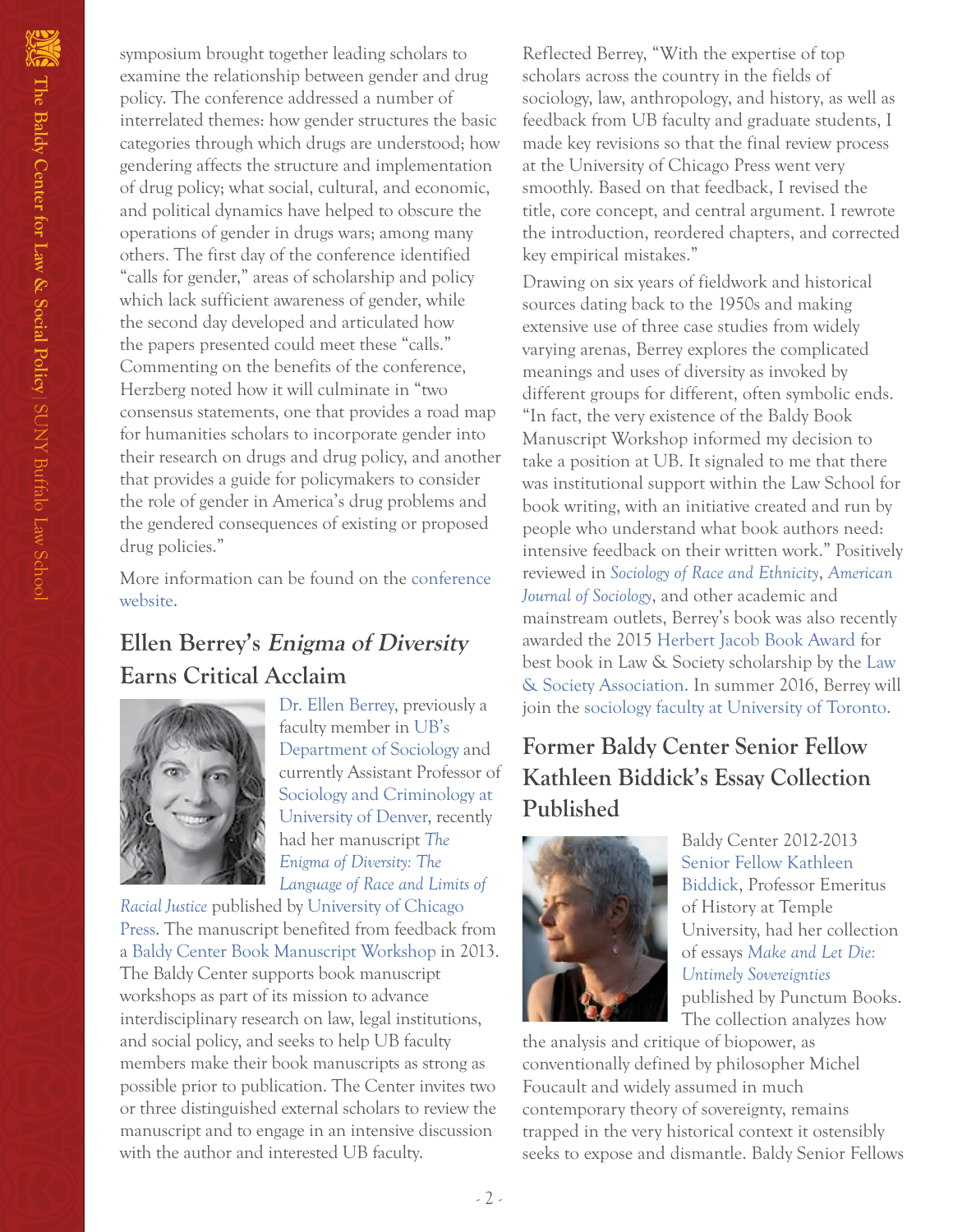are accomplished academics and professionals, usually faculty members at other universities, who pursue intensive scholarly projects closely related to the mission of the Baldy Center. They utilize UB's extensive research resources, participate regularly in Baldy Center events, and share their expertise with the larger Baldy community.

Read more on [Professor Biddick's Temple](http://www.cla.temple.edu/history/faculty/kathleen-biddick/)  [University faculty page.](http://www.cla.temple.edu/history/faculty/kathleen-biddick/)

# **Baldy Research Fellow Jennifer L. Gaynor's Book Published**



UB Assistant Professor of History and Baldy Center Research Fellow Jennifer L. Gaynor recently had her manuscript, *[Intertidal History](http://www.cornellpress.cornell.edu/book/?GCOI=80140100749580)  [in Island Southeast Asia:](http://www.cornellpress.cornell.edu/book/?GCOI=80140100749580)  [Submerged Genealogy and the](http://www.cornellpress.cornell.edu/book/?GCOI=80140100749580)  [Legacy of Coastal Capture](http://www.cornellpress.cornell.edu/book/?GCOI=80140100749580)*, published by Cornell

University Press. A scholar of Southeast Asia's maritime and coastal worlds from the seventeenth century to the present, in recent years her work has taken a legal turn. Her research examines the changing material, cultural, and legal geography of Asian seas and coasts, in particular, how humans reshape coastal and maritime spaces, alter their significance, and transform the social relations they support. Her manuscript shows the vital part maritime Southeast Asians played in struggles against domination of the seventeenth-century spice trade by local and European rivals.

#### **Baldy Fellow Laura Ford Earns Faculty Position at Bard**



[Laura Ford,](http://papers.ssrn.com/sol3/cf_dev/AbsByAuth.cfm?per_id=376952) 2014-16 [Baldy](http://www.buffalo.edu/baldycenter/people/postdocs.html)  [Center Postdoctoral Fellow,](http://www.buffalo.edu/baldycenter/people/postdocs.html) joined the faculty at [Bard](http://sociology.bard.edu/)  [College](http://sociology.bard.edu/) in Annandale-on-Hudson, New York as a Visiting Assistant Professor of Sociology in January 2016. Ford taught "Sociological Theory" and "Law and Social

Order" during the spring semester at Bard and taught "Intellectual Property: An Introduction for Engineers & Scientists" in [UB's School of](http://engineering.buffalo.edu/)  [Engineering & Applied Sciences](http://engineering.buffalo.edu/) during her time

as a Baldy fellow. Ford's other scholarly achievements during her time at the Baldy Center include a book chapter, "Legacies of the Sacred in Private Law: Roman Civic Religion, Property, and Contract" (forthcoming in a volume edited by Werner Gephart, University of Bonn, Germany); law review article, "Patenting the Social: Alice, Abstraction, and Functionalism in Software Patent Claims" (forthcoming in *[Cardozo Public Law, Policy](http://www.cardozo.yu.edu/faculty-intellectual-life/journals/cardozo-public-law-policy-and-ethics-journal)  [and Ethics Journal](http://www.cardozo.yu.edu/faculty-intellectual-life/journals/cardozo-public-law-policy-and-ethics-journal)*); a book review of *[Private Property](https://global.oup.com/academic/product/private-property-and-public-power-9780199322541?cc=us&lang=en&)  [and Public Power: Eminent Domain in Philadelphia](https://global.oup.com/academic/product/private-property-and-public-power-9780199322541?cc=us&lang=en&)* by Debbie Becher (forthcoming in *[Contemporary](http://csx.sagepub.com/)  [Sociology](http://csx.sagepub.com/)*); and an encyclopedia entry, "Property," forthcoming in *The Encyclopedia of Social Theory* published by [Wiley-Blackwell](http://www.wiley.com/WileyCDA/Brand/id-35.html) (edited by Bryan S. Turner). Ford also presented numerous papers during her time at UB.

# **Baldy Fellow Rebecca Schmidt Earns Fellowship at University College Dublin**



[Rebecca Schmidt](https://www.buffalo.edu/baldycenter/people/postdocs.html#title_5), 2015-16 joint TBGI Post-Doctoral Fellow between the Baldy Center and York University, will begin a post-doctoral fellowship at [University](http://www.ucd.ie/)  [College Dublin's](http://www.ucd.ie/) College of Social Sciences and Law and Sutherland Law School in fall

2016. Schmidt will support the ongoing and new research of College Principal, Dean of Law, and Professor of European Union Regulation & Governance [Colin Scott](http://www.ucd.ie/research/people/co-humansciences/professorcolinscott/), and will develop projects in cognate areas to enhance understanding of diverse modes and actors involved in the field of regulatory governance. During her fellowship at UCD, Rebecca will explore multi-level networks of governance interactions and their implications for existing public policy requirements. Examining both bottom-up approaches and top-down regulation, her project concentrates particularly on the dynamics between the local and the transnational level. Working at the Baldy Center provided Schmidt a valuable platform for securing this position as it gave her the opportunity to deepen her interdisciplinary approach through participating and presenting in seminars with scholars from disciplines ranging from behavioral economics to anthropology.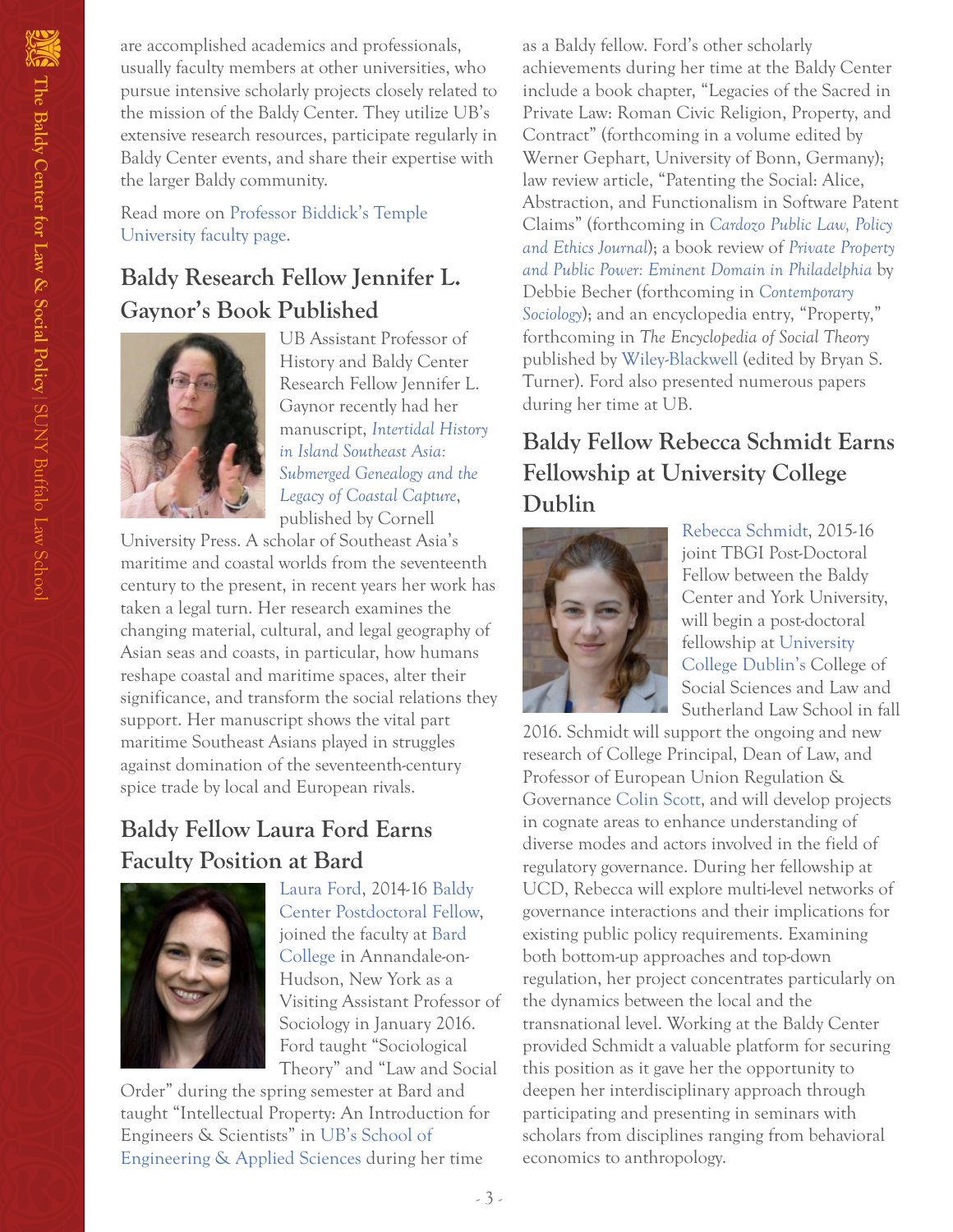#### **Former Baldy Fellow Or Bassok Publishes Book Chapter**



A book chapter titled "Missing in Action: The Human Eye" written by [Or](http://papers.ssrn.com/sol3/cf_dev/AbsByAuth.cfm?per_id=835122)  [Bassok](http://papers.ssrn.com/sol3/cf_dev/AbsByAuth.cfm?per_id=835122), 2013-14 [Baldy Center](http://www.buffalo.edu/baldycenter/people/postdocs.html.host.html/content/shared/www/baldycenter/fellows-16/ford.detail.html#title_4)  [Postdoctoral Fellow](http://www.buffalo.edu/baldycenter/people/postdocs.html.host.html/content/shared/www/baldycenter/fellows-16/ford.detail.html#title_4), has just been published in the edited volume *[Constitutionalism](http://www.e-elgar.com/shop/constitutionalism-across-borders-in-the-struggle-against-terrorism)  [Across Borders in the Struggle](http://www.e-elgar.com/shop/constitutionalism-across-borders-in-the-struggle-against-terrorism)  [Against Terrorism](http://www.e-elgar.com/shop/constitutionalism-across-borders-in-the-struggle-against-terrorism)* (edited by

Federico Fabbrini, Vicki C. Jackson, Edward Elgar Publishing, 2016). Bassok, currently a [Max Weber](http://max%20weber%20fellow/)  [fellow](http://max%20weber%20fellow/) at the [European University Institute](http://www.eui.eu/Home.aspx) in Florence, Italy, examines in his chapter how allowing lawyers to legally "clear" military operations has affected the "manifestly unlawful order" doctrine. "I demonstrate in the article that a routine has been created in which military lawyers give clearance to military operations. This routine de-facto negates the ability, created after the Nuremberg trials, of combatants to disobey an order since it is manifestly unlawful," says Bassok. During his Baldy fellowship, Bassok traveled to Harvard Law School to present the paper in a conference that resulted in this edited volume. Bassok notes that one of his goals during the Baldy fellowship was to return to write on criminal law after many years in which he focused on writing his dissertation which focused on constitutional law. "My interaction with [Professor Guyora Binder](http://www.eui.eu/Home.aspx) helped me return to write on criminal law issues and this chapter that focuses on a defense in criminal law is the first product of my work. I also

very much benefited from discussing my paper with Dr. Jesse Norris, currently criminal justice faculty at SUNY-Fredonia, who was a co-Baldy Fellow and also writes on terrorism and criminal law."

### **Baldy Center Hosts Conference on "Redistribution: Politics, Law, and Policy"**



From May 12th-14th, The Baldy Center hosted a conference, "[Redistribution:](https://www.buffalo.edu/baldycenter/events/conferences/redistribution.html#title_15)  [Politics, Law, and Policy](https://www.buffalo.edu/baldycenter/events/conferences/redistribution.html#title_15)", organized by Associate Professor of Law [Matthew](http://Matthew Dimick)  [Dimick.](http://Matthew Dimick) The theme of the gathering was the redistribution of income, with particular focus on questions that concern preferences,

taxation, and state capacity. The conference addressed a number of interrelated questions on these three themes: What determines individual support or opposition for political parties or politicians that favor more (or less) redistribution?; How important is tax (or benefit) progressivity in explaining levels of redistribution across countries?; What are the history, factors, and politics of the development of an administrative state capable of taxing and redistributing? Speakers included [Monica](http://www.sociology.northwestern.edu/people/faculty/core/monica-prasad.html)  [Prasad,](http://www.sociology.northwestern.edu/people/faculty/core/monica-prasad.html) Professor of Sociology, Northwestern University; [Isabela Mares,](http://polisci.columbia.edu/people/profile/97) Professor of Political Science, Columbia University; and [Susan Stokes,](http://politicalscience.yale.edu/people/susan-stokes) Professor of Political Science and Director of the Yale Program on Democracy, Yale University.

# **Events, Opportunities,** and **Other News**

More info can be found on the [conference website.](https://www.buffalo.edu/baldycenter/events/conferences/redistribution.html#title_15)

### **Theorizing Transnational Business Governance Interactions - Design, Structure, Mechanisms, and Impacts**

Organized and hosted by the [Transnational Business Governance Interactions \(TBGI\) Research Network](http://tgiforum.info.yorku.ca/about/project-description/) at York University, this [two-day workshop](http://tgiforum.info.yorku.ca/events/2016-2/york-workshop/) took place on May 16 and 17, 2016 at the [Schulich School of](http://schulich.yorku.ca/)  [Business](http://schulich.yorku.ca/) (day 1) and [Osgoode Hall Law School](http://www.osgoode.yorku.ca/) (day 2) at the Keele Campus of [York University](http://www.yorku.ca/index.html) in Toronto. This workshop brought together approximately 30 researchers and practitioners from ten countries to build and compare theories of transnational business governance interactions. Co-organizers for the event included Director of the Baldy Center and Margaret W. Wong Professor of Law [Errol Meidinger](https://www.google.com/webhp?sourceid=chrome-instant&ion=1&espv=2&ie=UTF-8#q=errol%20meidinger) and joint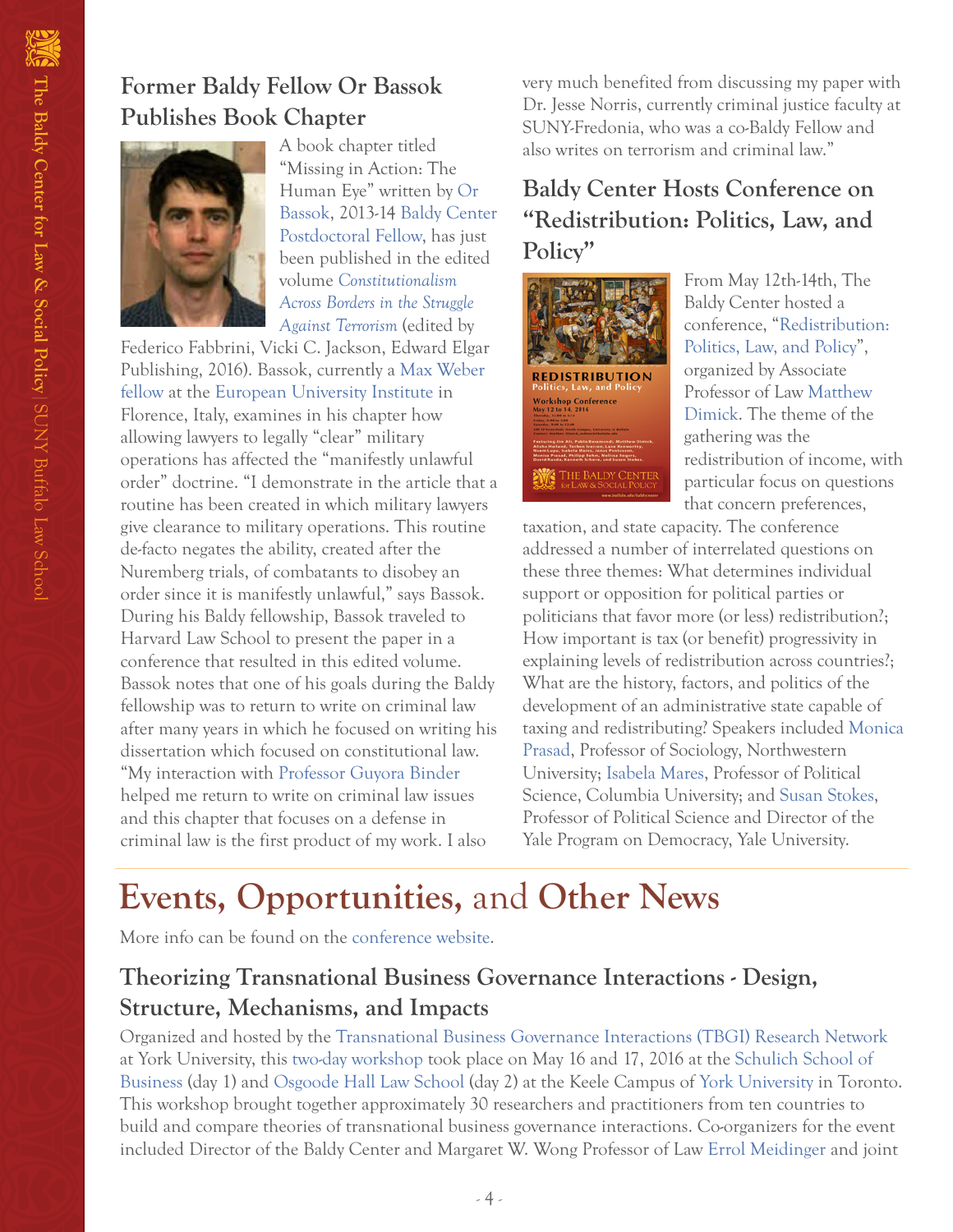Baldy Center and York University TBGI post-doctoral fellow [Rebecca Schmidt](https://www.buffalo.edu/baldycenter/people/postdocs.html#title_5). The Baldy Center was a cofounder, together with York, Arizona State, and The London School of Economics, of the TBGI network.

More information can be found on the [conference website](http://tgiforum.info.yorku.ca/events/2016-2/york-workshop/).

#### **Spring 2016 Distinguished Speakers**

The Baldy Center hosted three distinguished speakers during the Spring 2016 semester.

**[Adriaan Lanni](http://hls.harvard.edu/faculty/directory/10503/Lanni)**, Professor of Law, Harvard Law School | Feb. 26, 2016 | *Law and Order in Classical Athens*

**[Marianne Constable](http://rhetoric.berkeley.edu/faculty-profile/marianne-constable-1)**, Professor of Rhetoric, University of California Berkeley | April 15, 2016 | *The Justification was Perfect: Chicago Husband-Killing and the New Unwritten Law*

**[Doug Kysar](https://www.law.yale.edu/douglas-kysar)**, Joseph M. Field '55 Professor of Law, Yale Law School | April 29, 2016 | *Living with Owning*

View the full events schedule, including Works in Progress Speakers and Co-Sponsored Speakers, in the **[events section of our website](https://www.buffalo.edu/baldycenter/events/speakers.html)**.

#### **Baldy Center Research Grant Recipients for 2016-2017**

The Baldy Center is pleased to announce that it is able to support the following research projects for 2016-2017:

**[Annahita Ball](https://socialwork.buffalo.edu/faculty-research/full-time-faculty/annahita.html)**, **[Elizabeth Bowen](https://socialwork.buffalo.edu/about/our-students-and-faculty-and-alumni/our-faculty.host.html/content/shared/socialwork/home/meet-our-faculty/elizabeth-bowen.detail.html)**, and **[Annette Semanchin-Jones](https://socialwork.buffalo.edu/social-research/research-associates.host.html/content/shared/socialwork/home/meet-our-faculty/annette-semanchin-jones.detail.html)**, School of Social Work: *Improving Educational Outcomes for Homeless and Child Welfare-Involved Youth in Greater Buffalo through Cross-Systems Collaboration*

**[Samantha Barbas](http://www.law.buffalo.edu/faculty/facultyDirectory/barbasSamantha.html)**, Law: *The Most Loved, Most Hated Magazine in America: Confidential Magazine and the Transformation of Freedom of the Press*

**[Anya Bernstein](http://www.law.buffalo.edu/faculty/facultyDirectory/bernsteinAnya.html)**, Law: *Administrative Law from the Administrative Perspective in Taiwan*

**[Irus Braverman](http://www.law.buffalo.edu/faculty/facultyDirectory/BravermanIrus.html)**, Law: *The Law of the Land: Nature Reserves in the Occupied Palestinian Territories*

**[Jang Wook Huh](http://www.buffalo.edu/cas/english/faculty/faculty_directory/jang-wook-huh.html)**, English; Asian Studies Program; Gender Institute: *School Cross-Racial Justice in the Pacific*

**[Charles M. Lamb](http://polsci.buffalo.edu/facultystaff/lamb/)**, Political Science: *Presidents, Bureaucracy, and Fair Housing in America*

**[Christopher Mele](http://sociology.buffalo.edu/faculty-staff/mele/)**, Sociology: *The Entrepreneurial Turn in Housing Policy: Effects on the Provision of Affordable Rental Housing*

**[Athena Mutua](http://www.law.buffalo.edu/faculty/facultyDirectory/MutuaAthena.html)**, Law: *Black Power on Trial: The Kansas Nine*

**[Anthony O'Rourke](http://www.law.buffalo.edu/faculty/facultyDirectory/ORourkeAnthony.html)**, Law: *Civil and Criminal Discovery*

**[Erkin Ozay](http://ap.buffalo.edu/People/faculty/department-of-architecture-faculty.host.html/content/shared/ap/students-faculty-alumni/faculty/Ozay.detail.html)**, Architecture: *Building a Public Institution: The Case of Henderson-Hopkins School and Middle East Baltimore*

**[Deborah Reed-Danahay](https://www.buffalo.edu/cas/anthropology/faculty/faculty_directory/deborah-reed-danahay.html)**, Anthropology: *Being French in London: National Social Space and European Mobility Regimes*

**[Lauren Sassoubre](http://engineering.buffalo.edu/civil-structural-environmental/people/faculty_directory/lauren-sassoubre.html)**, Civil, Structural and Environmental Engineering; Jessica Owley, Law: *Exploring the Legal and Scientific Feasibility of Using Recycled Water from Dairy Farms for Agricultural Irrigation*

**[Robert Silverman](http://ap.buffalo.edu/People/faculty/department-of-urban-and-regional-planning-faculty.host.html/content/shared/ap/students-faculty-alumni/faculty/Silverman.detail.html)**, Urban and Regional Planning: *Model Community Benefits Agreements (CBAs): An Emerging Tool for Negotiating Equitable Development*

**[Jessica Su](http://sociology.buffalo.edu/faculty-staff/su/)**, Sociology: *Labor Market Conditions and Unintended Pregnancy*

**[Gwynn Thomas](http://transnationalstudies.buffalo.edu/people/staff/thomas/)**, Global Gender Studies/Transnational Studies: Hidden Activists: *The Role of Civil Servants in Promoting Gender Equality in Latin America*

**[Marion Werner](https://www.buffalo.edu/cas/geography/faculty/faculty_directory/marion-werner.html)**, Geography: *Trade and Agro-Food Systems Regulation in the Caribbean*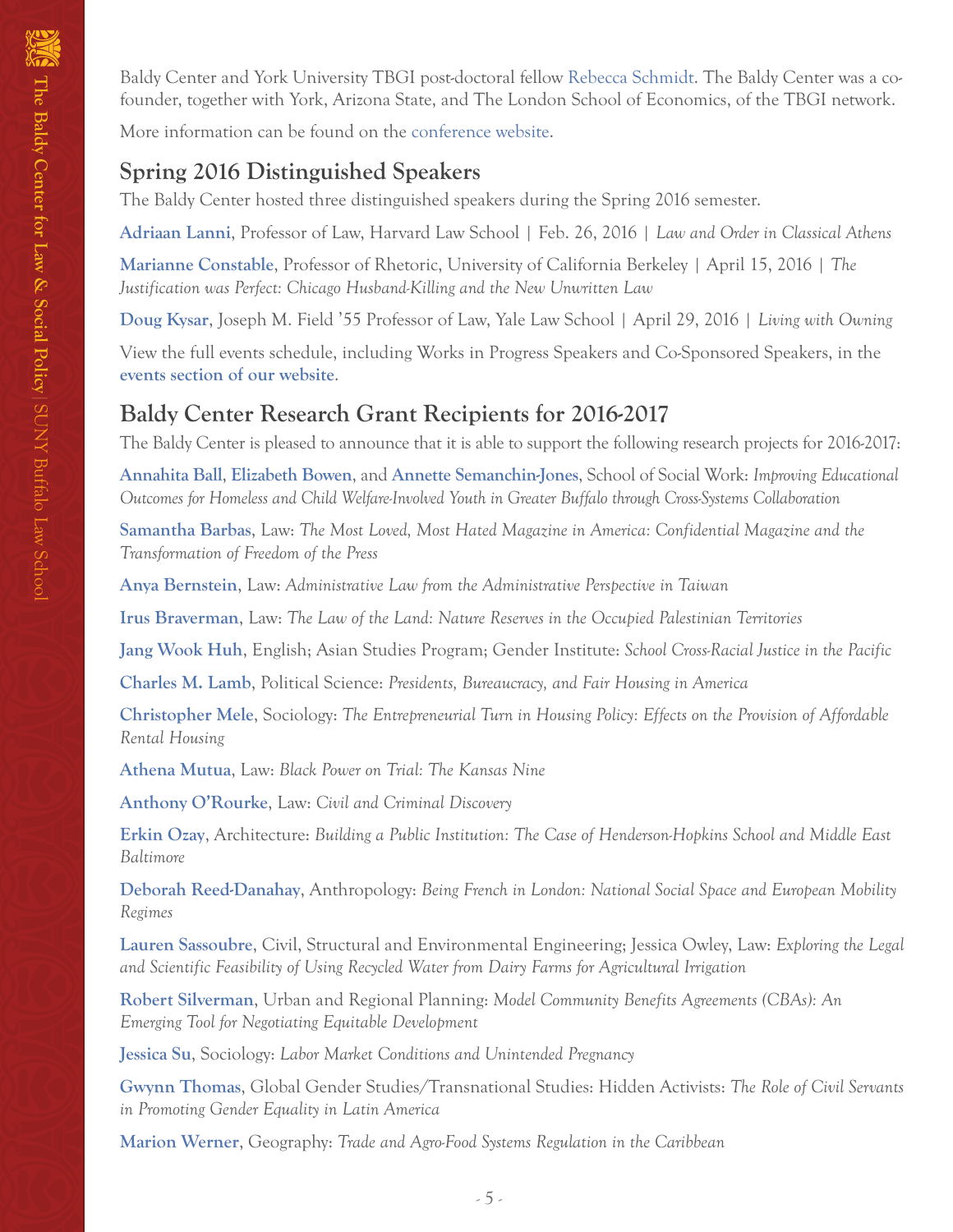**[Li Yin](http://ap.buffalo.edu/People/faculty/department-of-urban-and-regional-planning-faculty.host.html/content/shared/ap/students-faculty-alumni/faculty/Yin.detail.html)**, Urban and Regional Planning: *Spatial Clustering of Abandonment and Demolition: A Case Study in Buffalo, New York*

**[Ezra B.W. Zubrow](http://wings.buffalo.edu/anthropology/Faculty/zubrow.htm)**, Anthropology: *Cultural Heritage as a Human Right*

### **Baldy Center Conference Grant Recipients 2016-2017**

The Baldy Center is pleased to award funding to support the following conferences for next academic year.

**[Irus Braverman](http://www.law.buffalo.edu/faculty/facultyDirectory/BravermanIrus.html)**, Law – *Ocean Legalities: The Laws and Life of the Sea*

**[Rebecca French](http://www.law.buffalo.edu/faculty/facultyDirectory/FrenchRebeccaR.html)**, Law – *Buddhist Law and State Law in Comparative Perspective*

**[Trina Hamilton](http://www.buffalo.edu/cas/geography/faculty/faculty_directory/trina-hamilton.html)**, Geography – *Global Governance and the Trans-Pacific Partnership*

#### **Annual Law and Society Association Meeting**

Convene *[At the Delta: Belonging, Place and Visions of Law and Social Change](http://www.lawandsociety.org/NewOrleans2016/neworleans2016.html)* with the Law and Society Association June 2-5, 2016 in New Orleans, Louisiana.

# **The Society for Empirical Legal Studies Annual Conference**

The Society for Empirical Legal Studies and the Amsterdam Center for Law and Economics will cosponsor [the first conference on empirical legal studies in Europe at the University of Amsterdam](http://www.acle.nl/), Netherlands June 21-22, 2016.

#### **Annual Meeting of the American Sociological Association**

The [111th ASA Annual Meeting](http://www.asanet.org/AM2016/AM_2016.cfm) convenes in Seattle, Washington August 20-23, 2016. The meeting sections include Law; Crime, Law, and Deviance; Political Sociology; and Organizations, Occupations, and Work.

### **Annual Meeting of the American Anthropological Association**

[The 115th AAA Annual Meeting](http://www.americananthro.org/AttendEvents/Content.aspx?ItemNumber=1578&navItemNumber=566) meets in Minneapolis, Minnesota November 16-20, 2016. [The](https://politicalandlegalanthro.org/)  [Association for Political and Legal Anthropology](https://politicalandlegalanthro.org/) organizes many activities and sponsors panels at the American Anthropological Association meetings.

# **Annual Meeting of the American Political Science Association**

Join the APSA in Philadelphia, Pennsylvania September 1-4, 2016 for the [112th APSA Annual Meeting](http://www.apsanet.org/annualmeeting) to address the latest scholarship in political science. Section meetings include Law and Courts, Human Rights, and Public Policy, among others.

# **Annual Modern Language Association Meeting**

The largest scholarly meeting in the humanities, [the 2017 convention meets in Philadelphia](https://www.mla.org/Convention), Pennsylvania from January 5-8, 2017. One of its forums (sections/divisions) includes Law and the Humanities.

# **Annual American Studies Association Meeting**

American Studies promotes dialogue about the U.S. and supports scholarship committed to original research, innovative teaching, critical thinking, and public discussion. Its [annual meeting will be in](http://www.theasa.net/annual_meeting/)  [Denver,](http://www.theasa.net/annual_meeting/) Colorado November 17-20. Caucus (section) sessions include Politics and Policy.

# **Annual Canadian Law and Society Association Meeting**

The Canadian Law and Society Association holds its [annual conference](http://www.acds-clsa.org/?q=en/content/2016-canadian-law-and-society-association-annual-meeting-call-papers-reunion-annuelle-de-0) during the Congress of the Humanities and Social Sciences at the University of Calgary May 28-30, 2016.

# **Annual Asian Law and Society Annual Meeting**

The Centre for Asian Legal Studies at the National University of Singapore is proud to host the [inaugural](http://law.nus.edu.sg/cals/events/ALSA2016/)  [meeting](http://law.nus.edu.sg/cals/events/ALSA2016/) of the Asian Law & Society Association on September 22-23, 2016.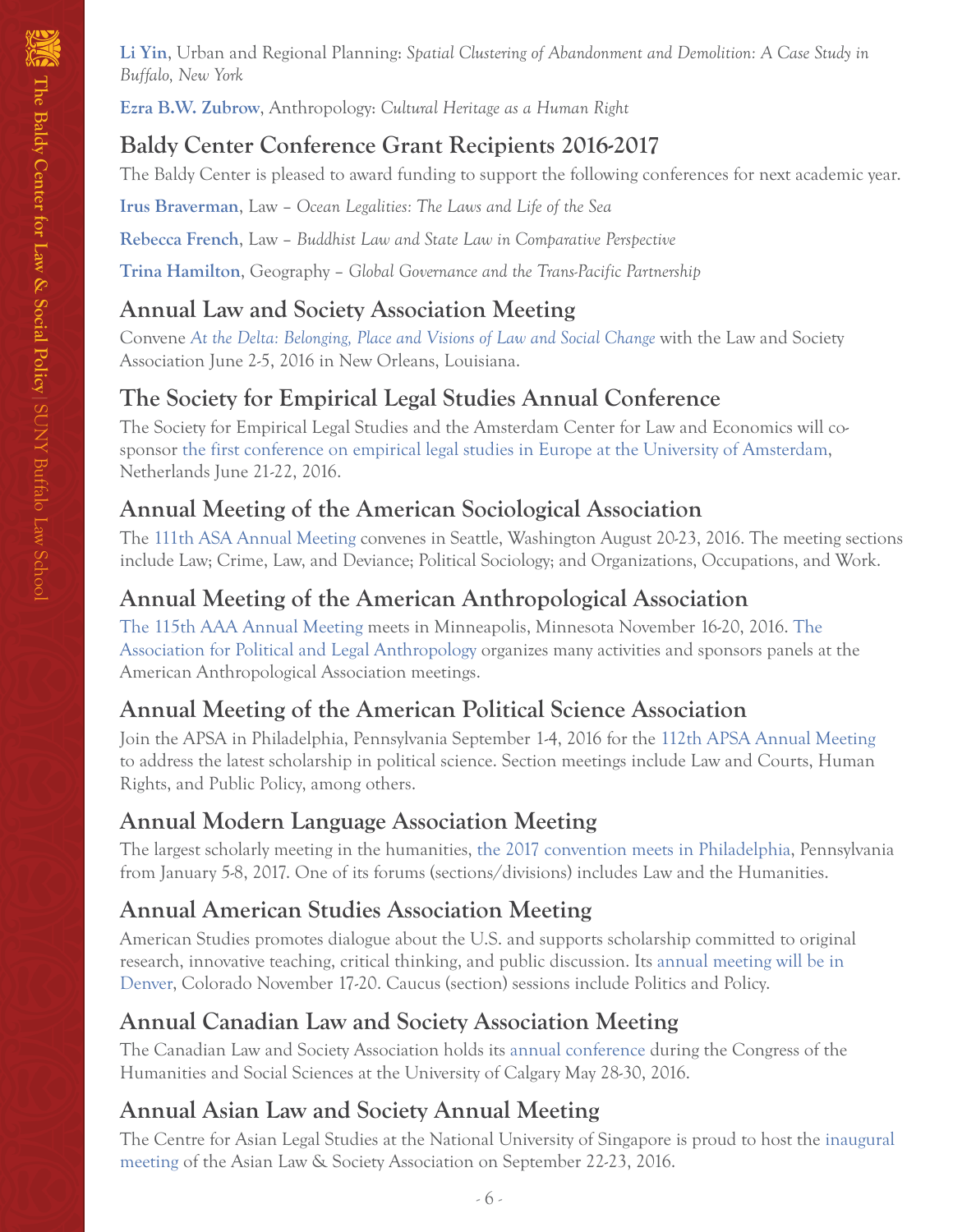In spring 2016, the SLSA gathered at University of Lancaster, UK from April 5-7, 2016. The [conference](http://conference website)  [website](http://conference website) has information about presenters and the conference program. SLSA will meet at Newcastle University, UK in 2017.

# **SUNY Buffalo Law School Legal Studies Research Paper Series**

SUNY Buffalo Law School faculty members consistently produce important socio-legal scholarship. The SSRN database allows for timely and broad dissemination of working papers, articles and chapters.

[Access the SUNY Buffalo SSRN.](http://papers.ssrn.com/sol3/JELJOUR_Results.cfm?form_name=journalbrowse&journal_id=818584)

# Baldy Advisory Council



The Baldy Advisory Council sets policy and reviews the progress of the Baldy Center on a regular basis. Current members are:

#### **Sharmistha BagchCi-Sen**

(Professor and Chair of Geography) Research on international business, high technology innovation, labor markets and the aging workforce.

#### **Guyora Binder**

(SUNY Distinguished Professor of Law) Research in the areas of jurisprudence, criminal law, constitutional law, and international law.

#### **Stephanie Phillips**

(Professor of Law) Founding member of the Workshop on Critical Race Theory. Research interests in law and religion, and interactions between race, gender, and sexuality.

#### **Kenneth Shockley**

(Associate Professor of Philosophy) Research on indirect consequentialism, problems of partiality and the normative requirements of group membership, environmental values and public policy.

#### **Mateo Taussing-Rubbo**

(Professor of Law) Research on the reshaping of legal categories such as citizenship, sovereignty, and property through the deployment of powerful social and political categories such as sacrifice and gift.

#### **Mary Nell Trautner**

(Associate Professor of Sociology) Research in the areas of sociology of law; gender, sexuality, and the body; also labor and organizations.

#### **David A. Westbrook**

(Professor of Law) Research about the social and intellectual consequences of contemporary political economy. Teaches on business and international topics, including basic courses in corporations, contracts and international law.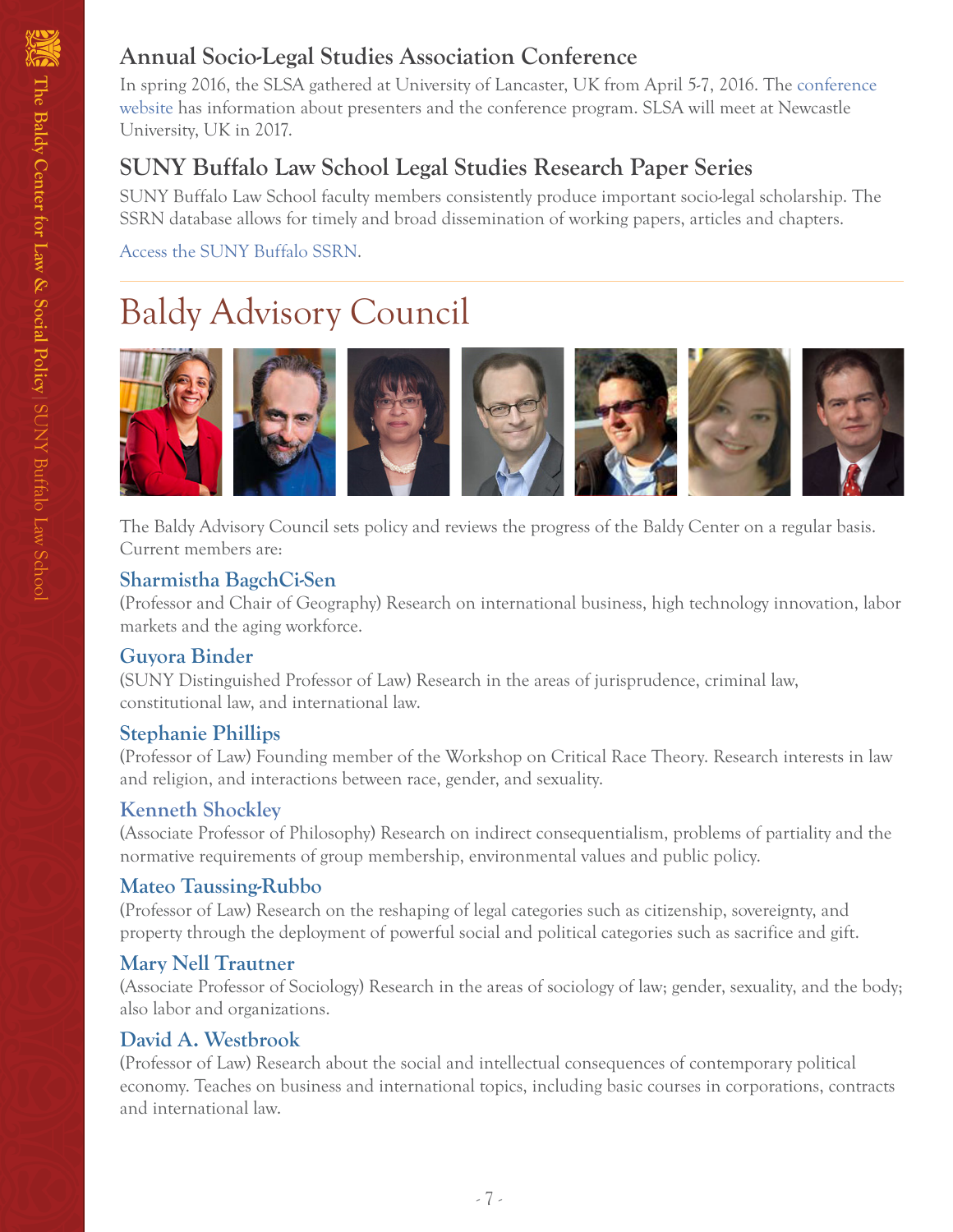# The **Baldy Center Staff**



**Errol Meidinger** is the Director of the Baldy Center. He is the Margaret W. Wong Professor of Law, an Adjunct Professor of Sociology at SUNY Buffalo, and also an Honorary Professor at the University of Freiburg. His recent research has focused on efforts to use "supra-governmental" regulatory programs, such as environmental certification and fair labor standards programs, to improve the social and environmental performance of business. He is currently working on two related research projects, one focusing on

interactions among state and non-state transnational governance organizations and another on the growing use by governments of limitations on access to their markets to promote environmentally and socially desirable behavior in other states. He earned his JD and Ph.D. (Sociology) at Northwestern University.



**Laura Wirth** is the Assistant Director of the Baldy Center. She holds a masters degree in Interdisciplinary Social Sciences from the State University of New York at Buffalo. She is responsible for organizing and coordinating the Baldy Center's activities, managing daily operations and Center staff, maintaining the budget, administering grant application and award processes for affiliated faculty and fellows, and overseeing event planning and public communications.



**Caroline Funk** is the Baldy Center Research Associate. She holds a Ph.D. from the University of Wisconsin and specializes in the archaeology of human/environment relationships. She has worked in multidisciplinary and multinational teams in Russia, Portugal, and Alaska to answer questions about the intersection of cultural and environmental histories. Caroline currently leads a multidisciplinary research program in the Rat Islands, western Aleutians, Alaska, investigating the long-term history of human use

of the region, and the impact of small-scale societies on the environment. Caroline's primary role is to work with Baldy Center staff and affiliated faculty to develop funding proposals.



**Veronica Bartikofsky** is the Baldy Center Events Assistant. She has extensive experience in the financial sector as a Branch Manager in retail banking and as a Branch Administrator in the investment industry. She assists with implementing and organizing events that the Center hosts each year, including conferences, guest speakers, and workshops.



**Matthew H. McLeskey** is a Baldy Center Research Assistant. He is a doctoral student in the SUNY Buffalo Department of Sociology and interested in sociology of law, urban sociology, and social theory. He recently completed an M.A. in sociology at SUNY Buffalo, and before that an M.A. in English literature at James Madison University and a B.A. at Davis & Elkins College.



**Yaqi Yuan (Sam)** is a Baldy Center Research Assistant. She is a second-year PhD student from SUNY Buffalo Sociology Department and interested in law and society, sociology of families, and medical sociology. She recently completed an M.A. in political science with the Hunan University Graduate School in China.